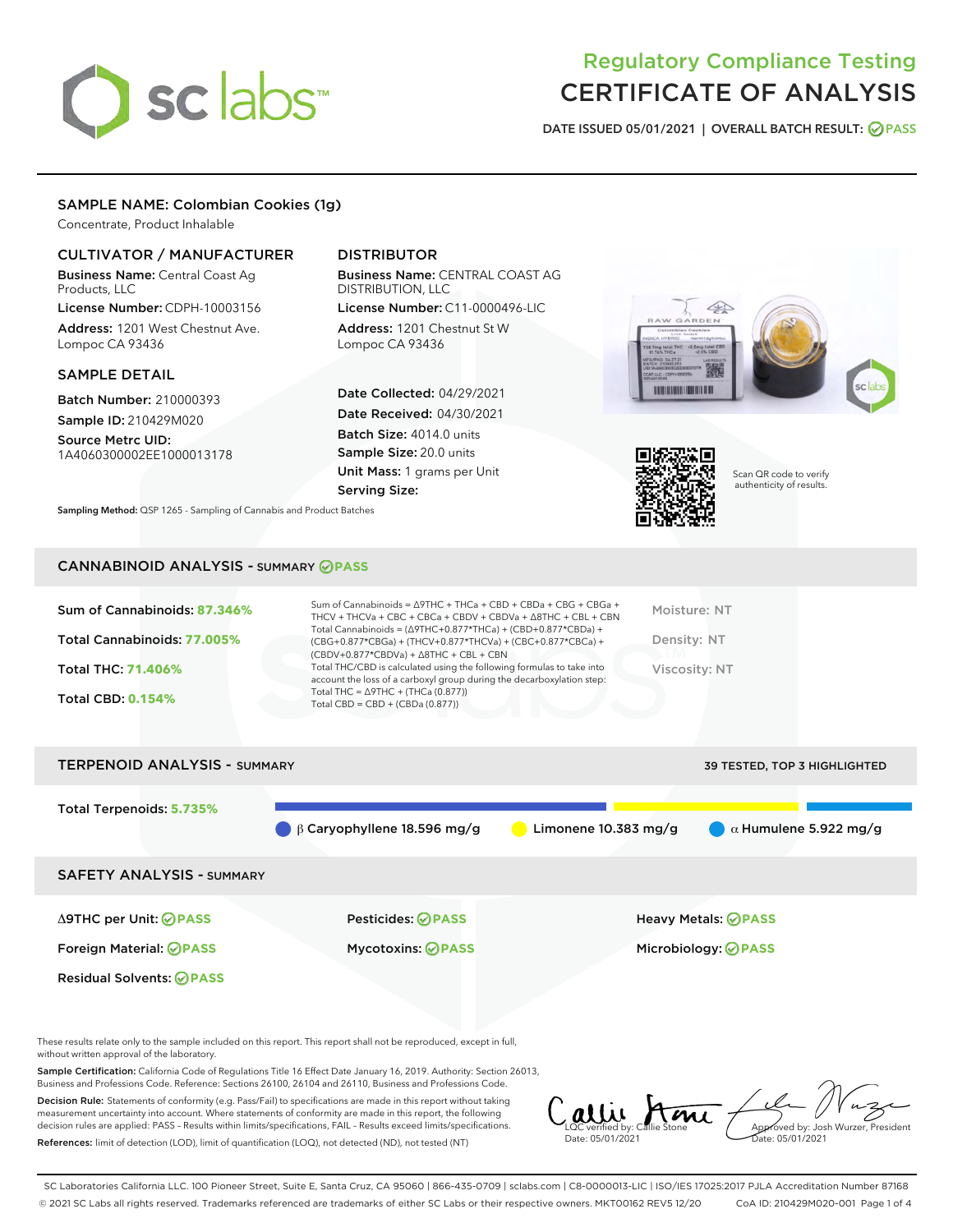



COLOMBIAN COOKIES (1G) | DATE ISSUED 05/01/2021 | OVERALL BATCH RESULT: ● PASS

#### CANNABINOID TEST RESULTS - 04/30/2021 2 PASS

Tested by high-performance liquid chromatography with diode-array detection (HPLC-DAD). **Method:** QSP 1157 - Analysis of Cannabinoids by HPLC-DAD

#### TOTAL CANNABINOIDS: **77.005%** Total Cannabinoids (Total THC) + (Total CBD) +

(Total CBG) + (Total THCV) + (Total CBC) + (Total CBDV) + ∆8THC + CBL + CBN

TOTAL THC: **71.406%** Total THC (∆9THC+0.877\*THCa)

TOTAL CBD: **0.154%**

Total CBD (CBD+0.877\*CBDa)

TOTAL CBG: 4.34% Total CBG (CBG+0.877\*CBGa)

TOTAL THCV: 0.314% Total THCV (THCV+0.877\*THCVa)

TOTAL CBC: 0.791% Total CBC (CBC+0.877\*CBCa)

TOTAL CBDV: ND Total CBDV (CBDV+0.877\*CBDVa)

| <b>COMPOUND</b> | LOD/LOQ<br>(mg/g)          | <b>MEASUREMENT</b><br><b>UNCERTAINTY</b><br>(mg/g) | <b>RESULT</b><br>(mg/g) | <b>RESULT</b><br>(%) |
|-----------------|----------------------------|----------------------------------------------------|-------------------------|----------------------|
| <b>THCa</b>     | 0.05/0.14                  | ±20.073                                            | 781.04                  | 78.104               |
| <b>CBGa</b>     | 0.1/0.2                    | ±2.35                                              | 45.1                    | 4.51                 |
| <b>A9THC</b>    | 0.06 / 0.26                | ±1.001                                             | 29.09                   | 2.909                |
| <b>CBCa</b>     | 0.07 / 0.28                | ±0.441                                             | 9.02                    | 0.902                |
| <b>CBG</b>      | 0.06/0.19                  | ±0.152                                             | 3.87                    | 0.387                |
| <b>THCVa</b>    | 0.07/0.20                  | ±0.171                                             | 3.58                    | 0.358                |
| <b>CBDa</b>     | 0.02 / 0.19                | ±0.051                                             | 1.76                    | 0.176                |
| A8THC           | 0.1/0.4                    | N/A                                                | <b>ND</b>               | <b>ND</b>            |
| <b>THCV</b>     | 0.1 / 0.2                  | N/A                                                | <b>ND</b>               | <b>ND</b>            |
| <b>CBD</b>      | 0.07/0.29                  | N/A                                                | <b>ND</b>               | <b>ND</b>            |
| <b>CBDV</b>     | 0.04/0.15                  | N/A                                                | <b>ND</b>               | <b>ND</b>            |
| <b>CBDVa</b>    | 0.03/0.53                  | N/A                                                | <b>ND</b>               | <b>ND</b>            |
| <b>CBL</b>      | 0.06 / 0.24                | N/A                                                | <b>ND</b>               | <b>ND</b>            |
| <b>CBN</b>      | 0.1/0.3                    | N/A                                                | <b>ND</b>               | <b>ND</b>            |
| <b>CBC</b>      | 0.2 / 0.5                  | N/A                                                | <b>ND</b>               | <b>ND</b>            |
|                 | <b>SUM OF CANNABINOIDS</b> |                                                    | 873.46 mg/g             | 87.346%              |

#### **UNIT MASS: 1 grams per Unit**

| ∆9THC per Unit                                                                            | 1120 per-package limit | 29.09 mg/unit<br><b>PASS</b> |  |  |
|-------------------------------------------------------------------------------------------|------------------------|------------------------------|--|--|
| <b>Total THC per Unit</b>                                                                 |                        | 714.06 mg/unit               |  |  |
| <b>CBD per Unit</b>                                                                       |                        | <b>ND</b>                    |  |  |
| <b>Total CBD per Unit</b>                                                                 |                        | $1.54$ mg/unit               |  |  |
| Sum of Cannabinoids<br>per Unit                                                           |                        | 873.46 mg/unit               |  |  |
| <b>Total Cannabinoids</b><br>per Unit                                                     |                        | 770.05 mg/unit               |  |  |
| <b>MOISTURE TEST RESULT</b><br><b>DENSITY TEST RESULT</b><br><b>VISCOSITY TEST RESULT</b> |                        |                              |  |  |

Not Tested

Not Tested

Not Tested

#### TERPENOID TEST RESULTS - 05/01/2021

Terpene analysis utilizing gas chromatography-flame ionization detection (GC-FID). **Method:** QSP 1192 - Analysis of Terpenoids by GC-FID

| <b>COMPOUND</b>         | LOD/LOQ<br>(mg/g) | <b>MEASUREMENT</b><br><b>UNCERTAINTY</b><br>(mg/g) | <b>RESULT</b><br>(mg/g)                         | <b>RESULT</b><br>$(\%)$ |
|-------------------------|-------------------|----------------------------------------------------|-------------------------------------------------|-------------------------|
| $\beta$ Caryophyllene   | 0.004 / 0.012     | ±0.6620                                            | 18.596                                          | 1.8596                  |
| Limonene                | 0.005 / 0.016     | ±0.1485                                            | 10.383                                          | 1.0383                  |
| $\alpha$ Humulene       | 0.009 / 0.029     | ±0.1901                                            | 5.922                                           | 0.5922                  |
| <b>Myrcene</b>          | 0.008 / 0.025     | ±0.0655                                            | 5.081                                           | 0.5081                  |
| trans-ß-Farnesene       | 0.008 / 0.025     | ±0.1635                                            | 4.607                                           | 0.4607                  |
| Terpinolene             | 0.008 / 0.026     | ±0.0531                                            | 2.592                                           | 0.2592                  |
| $\alpha$ Bisabolol      | 0.008 / 0.026     | ±0.1061                                            | 1.987                                           | 0.1987                  |
| Ocimene                 | 0.011 / 0.038     | ±0.0482                                            | 1.502                                           | 0.1502                  |
| $\beta$ Pinene          | 0.004 / 0.014     | ±0.0141                                            | 1.230                                           | 0.1230                  |
| Linalool                | 0.009 / 0.032     | ±0.0461                                            | 1.213                                           | 0.1213                  |
| Fenchol                 | 0.010 / 0.034     | ±0.0385                                            | 0.995                                           | 0.0995                  |
| $\alpha$ Pinene         | 0.005 / 0.017     | ±0.0072                                            | 0.843                                           | 0.0843                  |
| Terpineol               | 0.016 / 0.055     | ±0.0497                                            | 0.810                                           | 0.0810                  |
| Caryophyllene<br>Oxide  | 0.010 / 0.033     | ±0.0149                                            | 0.324                                           | 0.0324                  |
| Geraniol                | 0.002 / 0.007     | ±0.0109                                            | 0.248                                           | 0.0248                  |
| <b>Borneol</b>          | 0.005 / 0.016     | ±0.0098                                            | 0.233                                           | 0.0233                  |
| Camphene                | 0.005 / 0.015     | ±0.0015                                            | 0.133                                           | 0.0133                  |
| Citronellol             | 0.003 / 0.010     | ±0.0043                                            | 0.088                                           | 0.0088                  |
| Fenchone                | 0.009 / 0.028     | ±0.0025                                            | 0.085                                           | 0.0085                  |
| Eucalyptol              | 0.006 / 0.018     | ±0.0019                                            | 0.076                                           | 0.0076                  |
| $\alpha$ Phellandrene   | 0.006 / 0.020     | ±0.0010                                            | 0.073                                           | 0.0073                  |
| <b>Geranyl Acetate</b>  | 0.004 / 0.014     | ±0.0026                                            | 0.062                                           | 0.0062                  |
| $\alpha$ Terpinene      | 0.005 / 0.017     | ±0.0009                                            | 0.061                                           | 0.0061                  |
| 3 Carene                | 0.005 / 0.018     | ±0.0007                                            | 0.052                                           | 0.0052                  |
| Guaiol                  | 0.009 / 0.030     | ±0.0024                                            | 0.051                                           | 0.0051                  |
| $\gamma$ Terpinene      | 0.006 / 0.018     | ±0.0008                                            | 0.045                                           | 0.0045                  |
| Sabinene Hydrate        | 0.006 / 0.022     | ±0.0017                                            | 0.044                                           | 0.0044                  |
| Nerol                   | 0.003 / 0.011     | ±0.0006                                            | 0.014                                           | 0.0014                  |
| Sabinene                | 0.004 / 0.014     | N/A                                                | <loq< th=""><th><loq< th=""></loq<></th></loq<> | <loq< th=""></loq<>     |
| Cedrol                  | 0.008 / 0.027     | N/A                                                | $<$ l OO                                        | $\sim$ 0.0              |
| p-Cymene                | 0.005 / 0.016     | N/A                                                | ND                                              | ND                      |
| (-)-Isopulegol          | 0.005 / 0.016     | N/A                                                | ND                                              | ND                      |
| Camphor                 | 0.006 / 0.019     | N/A                                                | ND                                              | <b>ND</b>               |
| Isoborneol              | 0.004 / 0.012     | N/A                                                | ND                                              | ND                      |
| Menthol                 | 0.008 / 0.025     | N/A                                                | ND                                              | ND                      |
| R-(+)-Pulegone          | 0.003 / 0.011     | N/A                                                | ND                                              | ND                      |
| $\alpha$ Cedrene        | 0.005 / 0.016     | N/A                                                | ND                                              | ND                      |
| Valencene               | 0.009 / 0.030     | N/A                                                | ND                                              | ND                      |
| Nerolidol               | 0.009 / 0.028     | N/A                                                | ND                                              | <b>ND</b>               |
| <b>TOTAL TERPENOIDS</b> |                   |                                                    | 57.350 mg/g                                     | 5.735%                  |

SC Laboratories California LLC. 100 Pioneer Street, Suite E, Santa Cruz, CA 95060 | 866-435-0709 | sclabs.com | C8-0000013-LIC | ISO/IES 17025:2017 PJLA Accreditation Number 87168 © 2021 SC Labs all rights reserved. Trademarks referenced are trademarks of either SC Labs or their respective owners. MKT00162 REV5 12/20 CoA ID: 210429M020-001 Page 2 of 4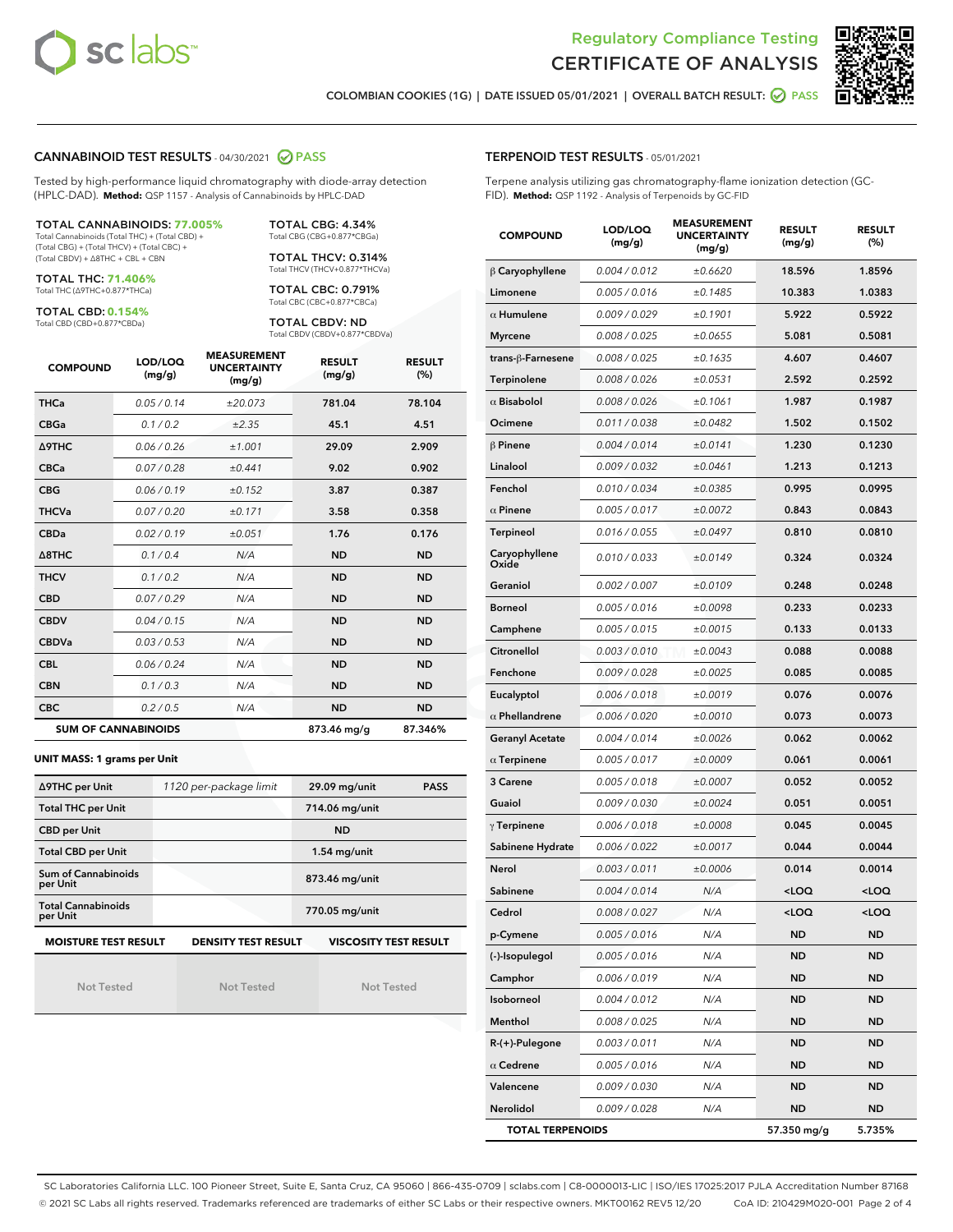



COLOMBIAN COOKIES (1G) | DATE ISSUED 05/01/2021 | OVERALL BATCH RESULT: ☑ PASS

#### CATEGORY 1 PESTICIDE TEST RESULTS - 05/01/2021 2 PASS

Pesticide and plant growth regulator analysis utilizing high-performance liquid chromatography-mass spectrometry (HPLC-MS) or gas chromatography-mass spectrometry (GC-MS). \*GC-MS utilized where indicated. **Method:** QSP 1212 - Analysis of Pesticides and Mycotoxins by LC-MS or QSP 1213 - Analysis of Pesticides by GC-MS

| <b>COMPOUND</b>             | LOD/LOQ<br>$(\mu g/g)$ | <b>ACTION</b><br><b>LIMIT</b><br>$(\mu g/g)$ | <b>MEASUREMENT</b><br><b>UNCERTAINTY</b><br>$(\mu g/g)$ | <b>RESULT</b><br>$(\mu g/g)$ | <b>RESULT</b> |
|-----------------------------|------------------------|----------------------------------------------|---------------------------------------------------------|------------------------------|---------------|
| Aldicarb                    | 0.03 / 0.08            | $\geq$ LOD                                   | N/A                                                     | <b>ND</b>                    | <b>PASS</b>   |
| Carbofuran                  | 0.02/0.05              | $\geq$ LOD                                   | N/A                                                     | <b>ND</b>                    | <b>PASS</b>   |
| Chlordane*                  | 0.03 / 0.08            | $\ge$ LOD                                    | N/A                                                     | <b>ND</b>                    | <b>PASS</b>   |
| Chlorfenapyr*               | 0.03/0.10              | $\ge$ LOD                                    | N/A                                                     | <b>ND</b>                    | <b>PASS</b>   |
| Chlorpyrifos                | 0.02 / 0.06            | $\ge$ LOD                                    | N/A                                                     | <b>ND</b>                    | <b>PASS</b>   |
| Coumaphos                   | 0.02 / 0.07            | $\ge$ LOD                                    | N/A                                                     | <b>ND</b>                    | <b>PASS</b>   |
| Daminozide                  | 0.02 / 0.07            | $\ge$ LOD                                    | N/A                                                     | <b>ND</b>                    | <b>PASS</b>   |
| <b>DDVP</b><br>(Dichlorvos) | 0.03/0.09              | $\ge$ LOD                                    | N/A                                                     | <b>ND</b>                    | <b>PASS</b>   |
| Dimethoate                  | 0.03 / 0.08            | $\ge$ LOD                                    | N/A                                                     | <b>ND</b>                    | <b>PASS</b>   |
| Ethoprop(hos)               | 0.03/0.10              | $\ge$ LOD                                    | N/A                                                     | <b>ND</b>                    | <b>PASS</b>   |
| Etofenprox                  | 0.02/0.06              | $\ge$ LOD                                    | N/A                                                     | <b>ND</b>                    | <b>PASS</b>   |
| Fenoxycarb                  | 0.03/0.08              | $\ge$ LOD                                    | N/A                                                     | <b>ND</b>                    | <b>PASS</b>   |
| Fipronil                    | 0.03/0.08              | $\ge$ LOD                                    | N/A                                                     | <b>ND</b>                    | <b>PASS</b>   |
| Imazalil                    | 0.02 / 0.06            | $\ge$ LOD                                    | N/A                                                     | <b>ND</b>                    | <b>PASS</b>   |
| <b>Methiocarb</b>           | 0.02 / 0.07            | $\ge$ LOD                                    | N/A                                                     | <b>ND</b>                    | <b>PASS</b>   |
| Methyl<br>parathion         | 0.03/0.10              | $\ge$ LOD                                    | N/A                                                     | <b>ND</b>                    | <b>PASS</b>   |
| <b>Mevinphos</b>            | 0.03/0.09              | $\ge$ LOD                                    | N/A                                                     | <b>ND</b>                    | <b>PASS</b>   |
| Paclobutrazol               | 0.02 / 0.05            | $\ge$ LOD                                    | N/A                                                     | <b>ND</b>                    | <b>PASS</b>   |
| Propoxur                    | 0.03/0.09              | $\ge$ LOD                                    | N/A                                                     | <b>ND</b>                    | <b>PASS</b>   |
| Spiroxamine                 | 0.03 / 0.08            | $\ge$ LOD                                    | N/A                                                     | <b>ND</b>                    | <b>PASS</b>   |
| <b>Thiacloprid</b>          | 0.03/0.10              | $\ge$ LOD                                    | N/A                                                     | <b>ND</b>                    | <b>PASS</b>   |
|                             |                        |                                              |                                                         |                              |               |

#### CATEGORY 2 PESTICIDE TEST RESULTS - 05/01/2021 @ PASS

| <b>COMPOUND</b>          | LOD/LOQ<br>$(\mu g/g)$ | <b>ACTION</b><br>LIMIT<br>$(\mu g/g)$ | <b>MEASUREMENT</b><br><b>UNCERTAINTY</b><br>$(\mu g/g)$ | <b>RESULT</b><br>$(\mu g/g)$ | <b>RESULT</b> |
|--------------------------|------------------------|---------------------------------------|---------------------------------------------------------|------------------------------|---------------|
| Abamectin                | 0.03/0.10              | 0.1                                   | N/A                                                     | <b>ND</b>                    | <b>PASS</b>   |
| Acephate                 | 0.02/0.07              | 0.1                                   | N/A                                                     | <b>ND</b>                    | <b>PASS</b>   |
| Acequinocyl              | 0.02/0.07              | 0.1                                   | N/A                                                     | <b>ND</b>                    | <b>PASS</b>   |
| Acetamiprid              | 0.02 / 0.05            | 0.1                                   | N/A                                                     | <b>ND</b>                    | <b>PASS</b>   |
| Azoxystrobin             | 0.02/0.07              | 0.1                                   | N/A                                                     | <b>ND</b>                    | <b>PASS</b>   |
| <b>Bifenazate</b>        | 0.01/0.04              | 0.1                                   | N/A                                                     | <b>ND</b>                    | <b>PASS</b>   |
| <b>Bifenthrin</b>        | 0.02 / 0.05            | 3                                     | N/A                                                     | <b>ND</b>                    | <b>PASS</b>   |
| <b>Boscalid</b>          | 0.03/0.09              | 0.1                                   | N/A                                                     | <b>ND</b>                    | <b>PASS</b>   |
| Captan                   | 0.19/0.57              | 0.7                                   | N/A                                                     | <b>ND</b>                    | <b>PASS</b>   |
| Carbaryl                 | 0.02/0.06              | 0.5                                   | N/A                                                     | <b>ND</b>                    | <b>PASS</b>   |
| Chlorantranilip-<br>role | 0.04/0.12              | 10                                    | N/A                                                     | <b>ND</b>                    | <b>PASS</b>   |
| Clofentezine             | 0.03/0.09              | 0.1                                   | N/A                                                     | <b>ND</b>                    | <b>PASS</b>   |

#### CATEGORY 2 PESTICIDE TEST RESULTS - 05/01/2021 continued

| <b>COMPOUND</b>               | LOD/LOQ<br>(µg/g) | <b>ACTION</b><br><b>LIMIT</b><br>$(\mu g/g)$ | <b>MEASUREMENT</b><br><b>UNCERTAINTY</b><br>$(\mu g/g)$ | <b>RESULT</b><br>(µg/g) | <b>RESULT</b> |
|-------------------------------|-------------------|----------------------------------------------|---------------------------------------------------------|-------------------------|---------------|
| Cyfluthrin                    | 0.12 / 0.38       | $\overline{c}$                               | N/A                                                     | ND                      | <b>PASS</b>   |
| Cypermethrin                  | 0.11 / 0.32       | $\mathcal{I}$                                | N/A                                                     | ND                      | <b>PASS</b>   |
| <b>Diazinon</b>               | 0.02 / 0.05       | 0.1                                          | N/A                                                     | <b>ND</b>               | <b>PASS</b>   |
| Dimethomorph                  | 0.03 / 0.09       | 2                                            | N/A                                                     | ND                      | <b>PASS</b>   |
| Etoxazole                     | 0.02 / 0.06       | 0.1                                          | N/A                                                     | ND                      | <b>PASS</b>   |
| Fenhexamid                    | 0.03 / 0.09       | 0.1                                          | N/A                                                     | ND                      | <b>PASS</b>   |
| Fenpyroximate                 | 0.02 / 0.06       | 0.1                                          | N/A                                                     | <b>ND</b>               | <b>PASS</b>   |
| Flonicamid                    | 0.03 / 0.10       | 0.1                                          | N/A                                                     | ND                      | <b>PASS</b>   |
| Fludioxonil                   | 0.03 / 0.10       | 0.1                                          | N/A                                                     | ND                      | <b>PASS</b>   |
| Hexythiazox                   | 0.02 / 0.07       | 0.1                                          | N/A                                                     | ND                      | <b>PASS</b>   |
| Imidacloprid                  | 0.04 / 0.11       | 5                                            | N/A                                                     | ND                      | <b>PASS</b>   |
| Kresoxim-methyl               | 0.02 / 0.07       | 0.1                                          | N/A                                                     | ND                      | <b>PASS</b>   |
| Malathion                     | 0.03 / 0.09       | 0.5                                          | N/A                                                     | ND                      | <b>PASS</b>   |
| Metalaxyl                     | 0.02 / 0.07       | $\overline{c}$                               | N/A                                                     | ND                      | <b>PASS</b>   |
| Methomyl                      | 0.03 / 0.10       | $\mathbf{1}$                                 | N/A                                                     | ND                      | <b>PASS</b>   |
| Myclobutanil                  | 0.03 / 0.09       | 0.1                                          | N/A                                                     | <b>ND</b>               | <b>PASS</b>   |
| Naled                         | 0.02 / 0.07       | 0.1                                          | N/A                                                     | ND                      | <b>PASS</b>   |
| Oxamyl                        | 0.04 / 0.11       | 0.5                                          | N/A                                                     | ND                      | PASS          |
| Pentachloronitro-<br>benzene* | 0.03 / 0.09       | 0.1                                          | N/A                                                     | ND                      | <b>PASS</b>   |
| Permethrin                    | 0.04 / 0.12       | 0.5                                          | N/A                                                     | ND                      | <b>PASS</b>   |
| Phosmet                       | 0.03 / 0.10       | 0.1                                          | N/A                                                     | ND                      | <b>PASS</b>   |
| Piperonylbu-<br>toxide        | 0.02 / 0.07       | 3                                            | N/A                                                     | <b>ND</b>               | <b>PASS</b>   |
| Prallethrin                   | 0.03 / 0.08       | 0.1                                          | N/A                                                     | ND                      | <b>PASS</b>   |
| Propiconazole                 | 0.02 / 0.07       | 0.1                                          | N/A                                                     | <b>ND</b>               | <b>PASS</b>   |
| Pyrethrins                    | 0.04 / 0.12       | 0.5                                          | N/A                                                     | ND                      | <b>PASS</b>   |
| Pyridaben                     | 0.02 / 0.07       | 0.1                                          | N/A                                                     | <b>ND</b>               | <b>PASS</b>   |
| Spinetoram                    | 0.02 / 0.07       | 0.1                                          | N/A                                                     | ND                      | <b>PASS</b>   |
| Spinosad                      | 0.02 / 0.07       | 0.1                                          | N/A                                                     | ND                      | <b>PASS</b>   |
| Spiromesifen                  | 0.02 / 0.05       | 0.1                                          | N/A                                                     | <b>ND</b>               | <b>PASS</b>   |
| Spirotetramat                 | 0.02 / 0.06       | 0.1                                          | N/A                                                     | ND                      | <b>PASS</b>   |
| Tebuconazole                  | 0.02 / 0.07       | 0.1                                          | N/A                                                     | ND                      | <b>PASS</b>   |
| Thiamethoxam                  | 0.03 / 0.10       | 5                                            | N/A                                                     | <b>ND</b>               | <b>PASS</b>   |
| Trifloxystrobin               | 0.03 / 0.08       | 0.1                                          | N/A                                                     | <b>ND</b>               | <b>PASS</b>   |

SC Laboratories California LLC. 100 Pioneer Street, Suite E, Santa Cruz, CA 95060 | 866-435-0709 | sclabs.com | C8-0000013-LIC | ISO/IES 17025:2017 PJLA Accreditation Number 87168 © 2021 SC Labs all rights reserved. Trademarks referenced are trademarks of either SC Labs or their respective owners. MKT00162 REV5 12/20 CoA ID: 210429M020-001 Page 3 of 4